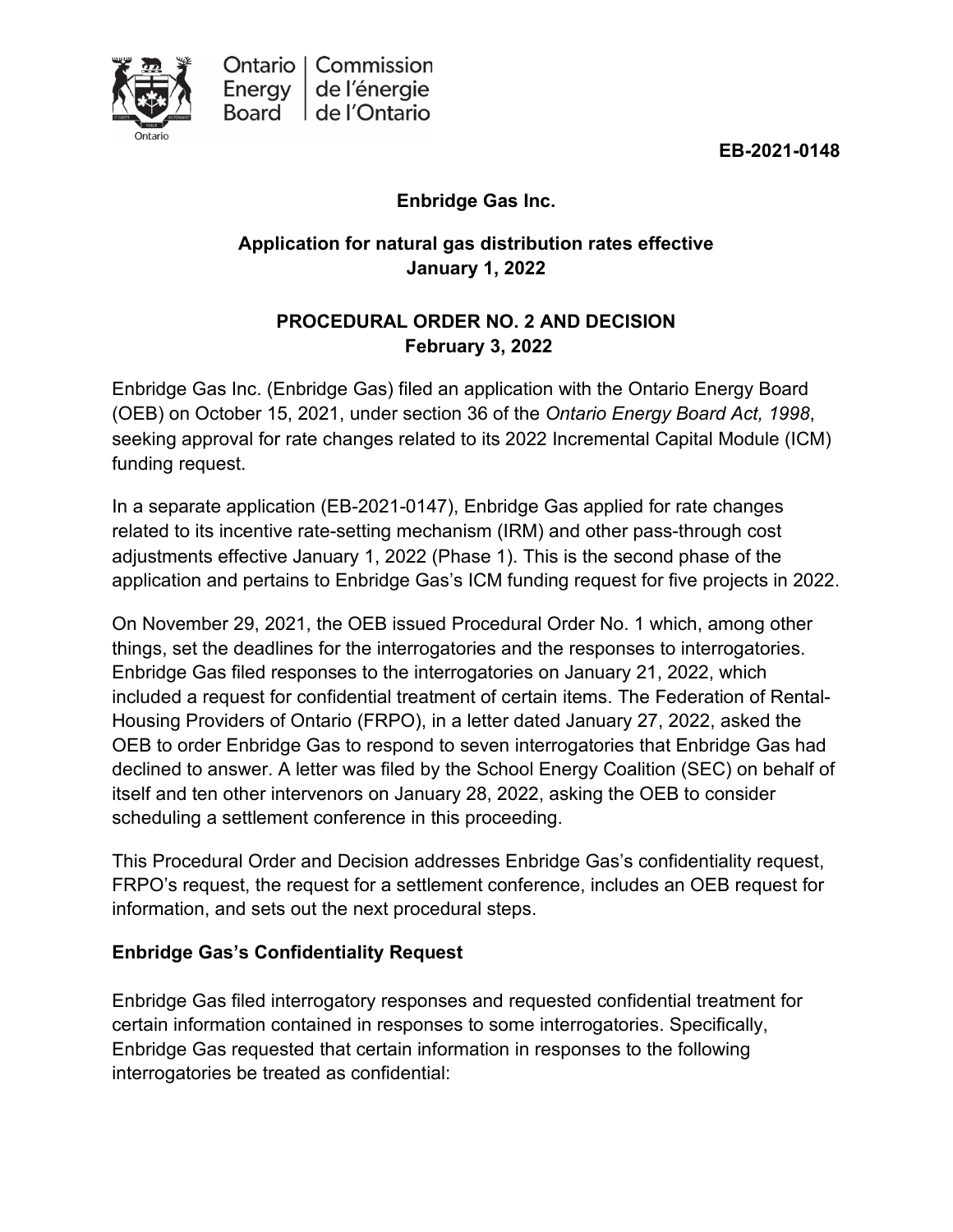- 1. Exhibit I.FRPO.15, Attachment 1 PowerPoint Report re. Byron Transmission Station
- 2. Exhibit I.PP.9, Attachment 1 Gas Distribution Contract between Enbridge Gas and Kirkland Lake Gold Ltd.

Enbridge Gas provided the reasons outlined below for the confidentiality request and filed unredacted copies of the documents with the OEB.

### **1. PowerPoint Report re. Byron Transmission Station**

Enbridge Gas advised that the redacted information relates to customer names.

## **2. Gas Distribution Contract between Enbridge Gas and Kirkland Lake Gold Ltd.**

Enbridge Gas explained that the redacted information relates to the contribution in aid of construction amount and timing, the termination payments schedule, and the contract parameters, including minimum annual volume, contract demand and customer-specific rates.

Under the *Practice Direction on Confidential Filings*, as revised on December 17, 2021, certain categories of information are "presumptively confidential". Enbridge Gas claims the information at issue is presumptively confidential as it is "information that would disclose load profiles, energy usage and billing information of a specific customer that is not personal information" under Appendix B of the Practice Direction.

No objection to the confidentiality request was filed by any intervenor or OEB staff within the five-business day period specified in the Practice Direction. The OEB confirms that the information will be treated confidentially and it will only be made available to those signing the OEB's Declaration and Undertaking.

### **FRPO's Request**

Enbridge Gas declined to answer seven interrogatories, FRPO.22 to FRPO.28, on the basis that they are related to matters outside the scope of this proceeding. These interrogatories are related to billing issues being experienced by certain Enbridge Gas customers.

Without diminishing the importance of those issues, the OEB agrees with Enbridge Gas that FRPO's interrogatories FRPO.22 to FRPO.28 are not within the scope of this proceeding. The concerns raised are better directed to the OEB's "Make a Complaint"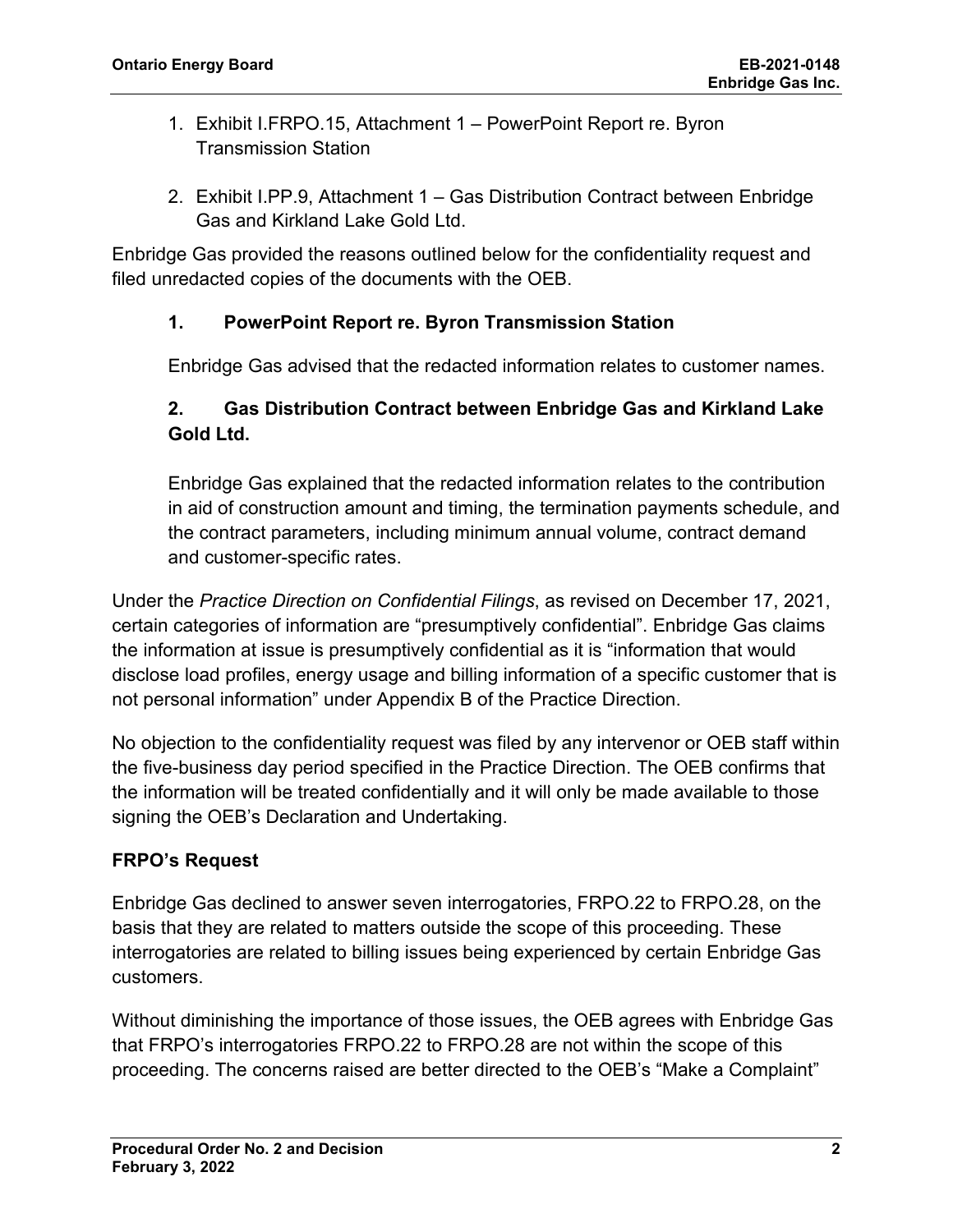portal under the Consumer Information and Protection tab of its website. For more information on the OEB's process, please go to our [website.](https://www.oeb.ca/consumer-information-and-protection/oebs-consumer-protection-role/complaint-statistics)

### **OEB's Request for Information**

The OEB is requesting additional information from Enbridge Gas regarding amalgamation and integration projects and their inclusion or exclusion from the ICM threshold calculations for 2022.

On January 27, 2022, the OEB approved Enbridge Gas's application for approval to dispose of 2020 balances in certain deferral and variance accounts (DVA) and to review amounts for earnings sharing. $^{\rm 1}$  $^{\rm 1}$  $^{\rm 1}$ 

In the DVA proceeding, Enbridge Gas's reply argument stated that amalgamation and integration costs are not recovered through rates, being funded instead through costs savings or other means during the deferred rebasing period.<sup>[2](#page-2-1)</sup>

In the DVA decision, the OEB deferred the review and disposition of the accelerated Capital Cost Allowance (CCA) benefit of \$3.7 million related to 2020 amalgamation/integration capital additions to Enbridge Gas's 2024 rebasing application.[3](#page-2-2)

To clarify the evidence in this ICM proceeding as set out in Exhibit B, Tab 2, Schedule 1, Table 10, the OEB requires the following information:

- a) Please provide the ICM maximum eligible capital calculation for the Enbridge and Union rate zones, both with and without the inclusion of integration/amalgamation capital projects.
- b) Please provide the associated references to the combined corporate forecast capital budget in the Distribution System Plan (DSP) and Asset Management Plan (AMP).

The deadline for responses to the above questions is **February 9, 2022**.

#### **Request for a Settlement Conference**

On January 27, 2022, SEC filed a letter with the OEB requesting a settlement conference in this proceeding on behalf of itself and ten other intervenors. SEC suggested that the settlement conference be held on February 22, 2022. On January

<span id="page-2-0"></span><sup>1</sup> Decision and Order, EB-2021-0149

<span id="page-2-1"></span><sup>2</sup> Enbridge Gas Reply Argument, EB-2021-0149, pp. 4-6.

<span id="page-2-2"></span><sup>3</sup> Decision and Order, EB-2021-0149, p. 1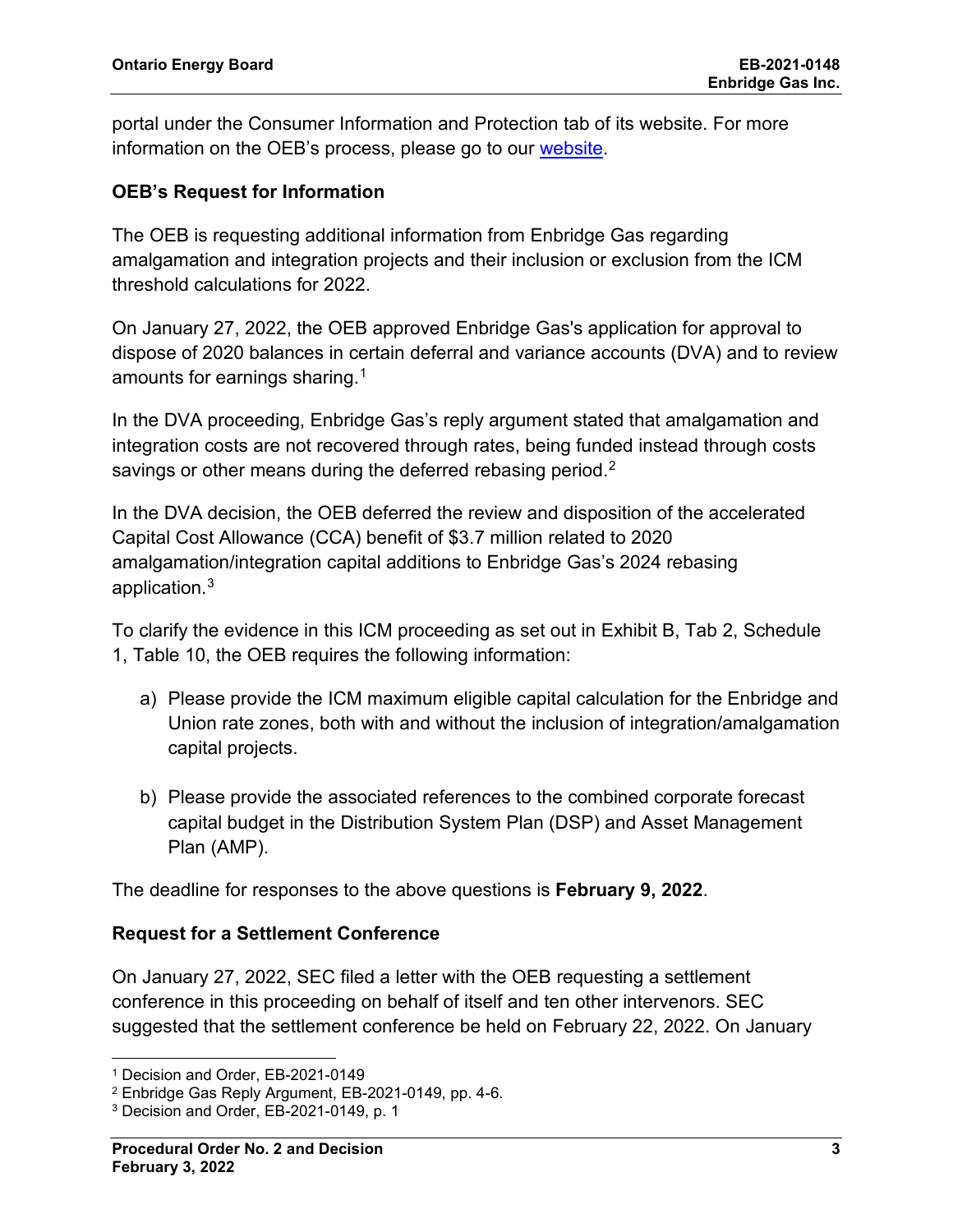31, 2022, Enbridge Gas filed a letter saying it was open to a one-day session that is focused solely on the ICM requests.

After reviewing the interrogatory responses and considering the SEC and Enbridge Gas letters, the OEB has scheduled a one-day settlement conference with conditions. There are five projects for which ICM funding is proposed in 2022, it would not be expedient or efficient for the OEB to receive and decide on a partial proposed settlement before proceeding with submissions on the unsettled issues. In the absence of a complete settlement, the OEB will require written submissions on all issues in accordance with the schedule set out below.

It is necessary to make provision for the following matters related to this proceeding. Further procedural orders may be issued by the OEB.

### **THE ONTARIO ENERGY BOARD ORDERS THAT:**

- 1. Enbridge Gas's request for confidential treatment is granted.
- 2. FRPO's request to compel answers by Enbridge Gas to interrogatories FRPO.22 to FRPO.28 is denied.
- 3. Enbridge Gas shall file a response to the OEB's request for the information described above and serve it on all parties by **February 9, 2022**.
- 4. A settlement conference is scheduled for **February 22, 2022**.
- 5. Enbridge Gas shall file a letter informing the OEB by **February 24, 2022,** of the status of the settlement discussions including whether a tentative full agreement had been reached.
- 6. If there is a full settlement, any settlement proposal arising from the settlement conference shall be filed with the OEB on or before **March 4, 2022**.
- 7. Any submission from OEB staff on a settlement proposal shall be filed with the OEB and served on all parties by **March 11, 2022**.
- 8. If there is no full settlement, written submissions from OEB staff and intervenors shall be filed with the OEB by **March 4, 2022**.
- 9. If there is no full settlement, a reply written submission from Enbridge Gas shall be filed with the OEB by **March 11, 2022.**